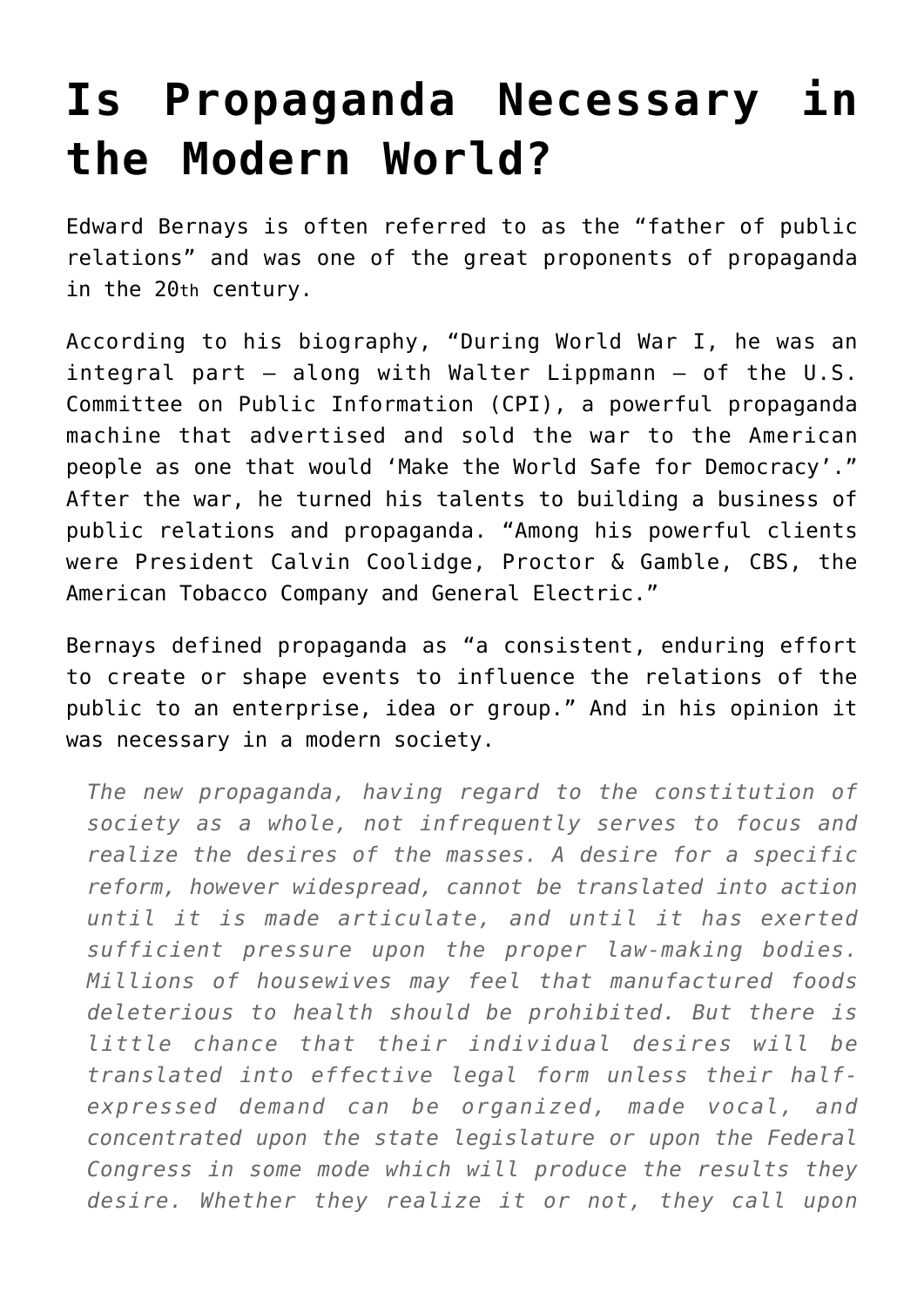*propaganda to organize and effectuate their demand.*

In his thinking, Bernays saw that neighbors and communities are no longer united in beliefs as they often were in the past. In a nation of hundreds of millions of people, many millions may share similar beliefs but live miles apart. Without propaganda how can they unite and express those beliefs?

Of course, as Bernays admitted, there would always have to be small groups driving the propaganda campaigns. And those groups wouldn't always agree.

*But clearly it is the intelligent minorities which need to make use of propaganda continuously and systematically. In the active proselytizing minorities in whom selfish interests and public interests coincide lie the progress and development of America. Only through the active energy of the intelligent few can the public at large become aware of and act upon new ideas.*

*Small groups of persons can, and do, make the rest of us think what they please about a given subject. But there are usually proponents and opponents of every propaganda, both of whom are equally eager to convince the majority.*

As he put it later in *Propaganda,* "The great political problem in our modern democracy is how to induce our leaders to lead."

It's a powerful, though disturbing, argument. In a society in which only geography and a loose agreement about social norms unites people, is propaganda a necessary force? Can it be a good thing?

—

*Dear Readers,*